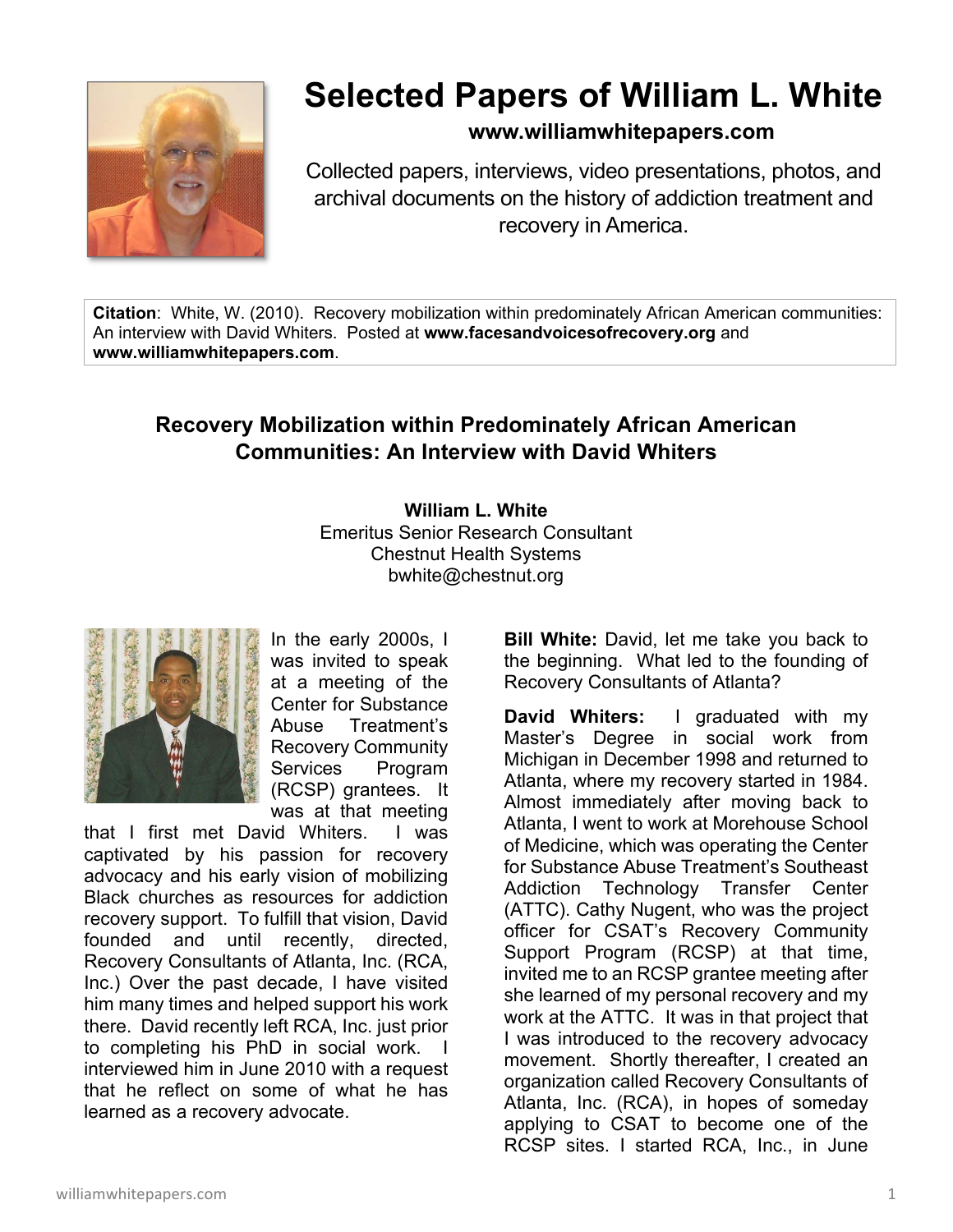1999 with three friends in recovery who had also earned their graduate degrees as a result of their personal recovery.

 Our initial mission was to identify individuals in 12-step recovery who aspired to go to school and combine formal education with their personal experiences. We knew that there were a lot of people like this because many would come up to us all the time and say, "I want to go to school, but I don't know how to start the process," and that's initially how RCA, Inc., started. In early 2001, we applied for one of the RCSP grants. What happened in the interim was that the original RCA, Inc., board members all dropped off by the wayside. Additionally, I had applied to a PhD program at the University of Georgia. I was left with managing RCA, Inc., by myself even though we didn't have any funding, and I had just starting my doctoral studies in August 2001. In October 2001, I got a call from Cathy Nugent. She said, "Congratulations, David. Your RCSP grant got funded."

**Bill:** Talk about being drafted by a movement!

**David:** I know! That's what it felt like. I had expected a call from CSAT telling me all that was wrong with our proposal and to apply again in the future. What happened is that we got funded the first time out. I had never written a grant before and didn't really know what to do. I was a full-time doctoral student, and that was my top priority. I had cut back my hours at the ATTC to 20 hours a week, and suddenly I had a project to run. No office, no staff, no resources, just me and the grant and a makeshift Board of Directors. So that was the beginning of Recovery Consultants of Atlanta, Inc.

 It has since grown to become one of America's leading recovery community organizations. The advocacy work taking place now is exceptional. The peer-led support services that they offer are recognized nationally for their innovation and creativity. The organization has expanded and now has three other SAMHSA grants in addition to the RCSP grant. Out of the 11

2001 RCSP cohorts funded by CSAT, we were the only one re-funded in 2006. Now, that doesn't necessarily mean we were the only ones doing wonderful work, because we weren't, but it does mean we have been funded to do recovery advocacy and support projects for nine consecutive years.

**Bill:** What was the initial response of the recovery community in Atlanta to your project?

**David:** It was really interesting. Most of the recovering people in Atlanta had never heard of recovery advocacy. They knew a lot about 12-step recovery, but they didn't know that there were groups of people across the nation beginning to educate and advocate on addiction recovery. Most were not aware of the discrimination that existed for people who suffer from addictive disorders. Most were unaware of the recovery advocacy movement. So we started mobilizing folks, and two things happened.

 First, we had this large group of people who were extremely interested, which kind of blew my mind because I thought I would find more people who would resist this movement. They agreed with us that it was a shame that the only people who knew the living reality of recovering from addiction were individuals who sat in circles with one another each night and shared their stories of recovery over and over and over again. We told them we wanted to mobilize people in recovery and then teach them how to become advocates for treatment and recovery options. We created a vision of engaging legislators and other policymakers, sharing our stories with them, and eliciting their support for treatment and recovery support services. We created a vision of recovery speakers carrying a message of hope throughout Atlanta. And many folks were inspired by that vision.

 Second, we were met by others in 12 step recovery who opposed this movement because they were misinformed about advocacy and the anonymity principle of 12 step fellowships. They initially felt that the anonymity principle prohibited them from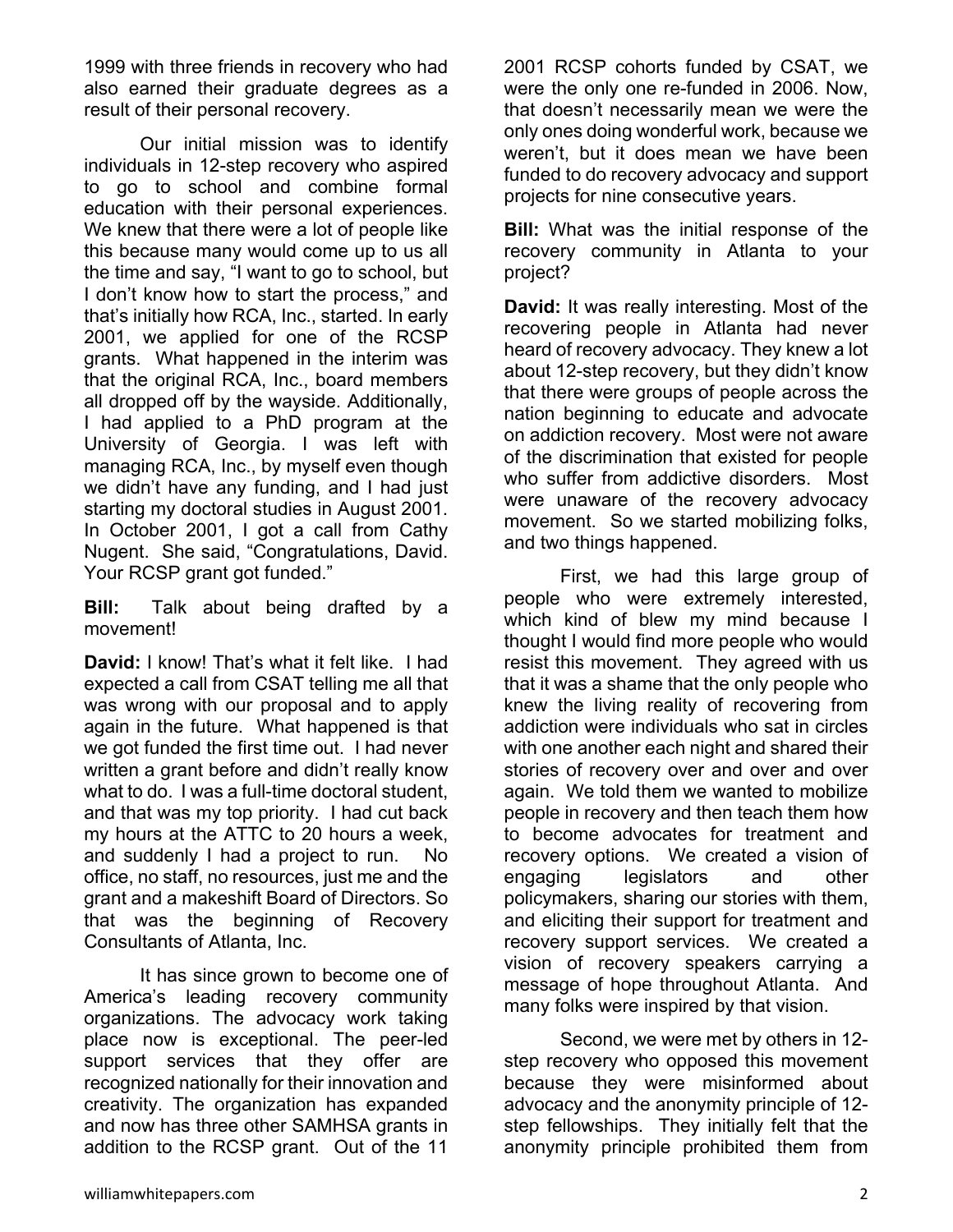sharing their recovery status outside the confines of their 12-step fellowship. Because of the training that we've done with recovering people here in Atlanta, many of those individuals no longer subscribe to that belief. They know now that you can share your personal story of recovery outside of your respective 12-step fellowship without ever identifying the program that you are a member of. We teach people that you can't go out and say, "My name is David; I'm a member of NA, and this is my story," but you can say, "My name is David. I'm a person in long-term recovery, and this is my story." As long as we don't ever mention the name of our fellowship, we're okay.

 Through this process, Atlanta has developed an extremely large volunteer base—more than 200 individuals trained as recovery advocates who travel throughout Atlanta and all across the state helping people come to understand that addiction is a disease that people recover from. And that movement has evolved. Initially, it started out as just folks in 12-step recovery, but because Atlanta has such a large Christian base, we were approached early in this process by individuals who wanted to be a part of this movement who claimed that they found recovery from their disorder through a Christian conversion.

 That was an interesting experience, Bill, because when we invited them to the meetings, they would come, and they would essentially say things like they don't identify as alcoholics or addicts anymore because through their new relationship with Christ, they don't believe that they have to identify that way. Well, that created some discomfort for those who found recovery in AA and NA and felt that unless you found your recovery in AA or NA, you didn't have real recovery. At the time, there was a belief in some 12 step fellowships in Atlanta that if you started your recovery in AA or NA but decided to sustain your recovery by going to religious meetings, you were setting yourself up for relapse. So, some of us were taken aback by these folks who came to the meeting and wanted to be a part of this movement but claimed that their recovery had been delivered through their involvement in the church. When we decided to allow all individuals—however they defined and sustained their personal recovery—to be a part of the movement, we lost some of the people who thought there was only one way to recover. We lost a few, but we gained an invaluable group of individuals who became a very important part of this movement. What happened as a result of that was the creation of a peer-based recovery support program that we offer at Recovery Consultants of Atlanta that's called Christians in Recovery. Every year, we hold an annual event in April that brings together more than 300 Christians in 12-step recovery, people who are in a Christian-based recovery program, or a combination of the two. This event is an awesome experience, and including Christians in Recovery within the advocacy movement has greatly enhanced our credibility. They are a powerful group of individuals in this town.

**Bill:** David, is this when Celebrate Recovery really began to grow in Atlanta?

**David:** That's absolutely correct, particularly in the African American community. Celebrate Recovery is a program that was founded by Saddleback Church in Southern California. Most of the individuals involved in Celebrate Recovery nationally are white Americans, but here in Atlanta, a large number of African Americans have become involved in Celebrate Recovery meetings held at Peace Baptist Church, Recovery Consultants of Atlanta's lead faith-based partner. Every Friday night, we hold a Celebrate Recovery meeting from 7 o'clock to 8:30. That meeting started out with four or five of us about six years ago. There are now 30 - 40 people there every Friday, and when you get recovery anniversaries, you can get more than 100.

 One of the things that's really amazing about this program is how it leads to subsequent peer-based recovery support services. For example, there is a women and children's treatment program east of Atlanta in DeKalb County whose leaders heard about our Celebrate Recovery meetings.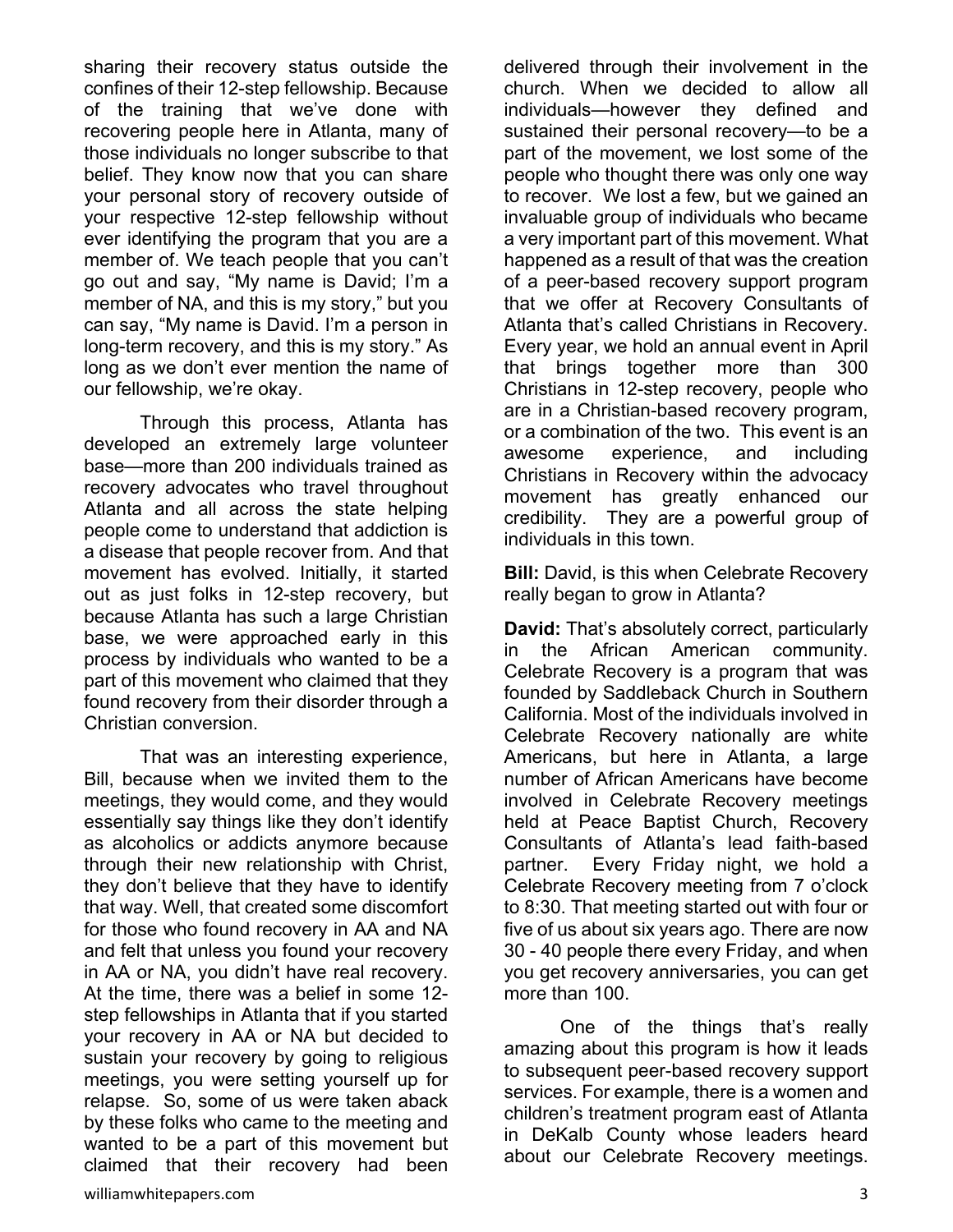They contacted us and wanted to know if they could send their clients to our Celebrate Recovery meetings. The clients showed up one night, but they didn't tell us that they were bringing their kids with them. There were 20 single mothers and about 30 children. None of us had the courage to say that we were uncomfortable with these women bringing all these kids and the disruptions to the meeting. We shared that story with the pastor of the church. He said, "What do the children do while the meeting's going on?" We said, "Well, they run around, and they make a lot of noise, and they distract us." He said, "What a shame. I have a room right next to the room that y'all meet in that does absolutely nothing on Friday night but collect dust. I have several congregants in my church who are teachers. Why don't we have a simultaneous meeting going on for the kids with a focus on prevention?" We said to ourselves, "What a wonderful idea." The pastor made an announcement during one of his church services, and we got several volunteers. We now run a simultaneous group for young people that we think of as pre-recovery—a prevention effort so you won't even need recovery.

**Bill:** How did you come to provide transportation for the Celebrate Recovery meetings?

**David:** The pastor asked us, "How do the women and children get to the meeting on Friday nights?" We said, "Our church is right in front of a bus stop. We're only a mile away from a train station. So they catch a bus to the train station. Then they catch a train to another train station and catch the bus to us." He said, "What a shame. I have five vans that do absolutely nothing on Friday night other than collect dust. Why don't I see if I can identify some volunteers who will pick the women and children up every Friday night? That way, I can go to bed at night knowing that they made it there safe and made it home safe." So now we not only provide a simultaneous support group for the children, but we also provide transportation for both the women and their kids. In doing so, we have addressed two of the challenges

that make it most difficult for single parents to be involved in recovery support services: the lack of child care and the lack of transportation.

**Bill:** My impression is that many people you are describing are simultaneously involved in NA and Celebrate Recovery, although people often think of those as two very different recovery pathways. Is that correct?

**David:** That's absolutely correct. Almost everybody who comes to our Celebrate Recovery meeting is also a member of Narcotics Anonymous. We have a small group of folks who are members of Celebrate Recovery who aren't members of Narcotics Anonymous, but the majority of them are members of both. Several of the individuals who became a part of our recovery advocacy movement who were part of Celebrate Recovery and found their recovery solely through a Christian conversion are now members of Narcotics Anonymous as a result of hearing the stories of the folks who are primarily in NA who come to Celebrate Recovery. Some of them say, "I love that Celebrate Recovery is here for me. It makes it possible for me to talk about my Higher Power, Jesus Christ, and I can come to an environment where I'm not going to hear any profanity, but there's only one Celebrate Recovery meeting in my area a week, and one meeting a week just doesn't work for me. So I'm grateful that Narcotics Anonymous is there for me the other nights of the week."

**Bill:** Has this cross-fertilization created a greater tolerance in Atlanta for the idea of multiple pathways to recovery?

**David:** Absolutely. In the 26 years that I've been in recovery in Atlanta, I've witnessed the evolution from the belief that there is only one way to recovery to people now accepting that there are many roads to recovery. Today, we have folks in NA and 12-step recovery in Atlanta who work in needle exchange programs. That would have never happened in the past. We have a ways to go, but we've made great progress on the tolerance front.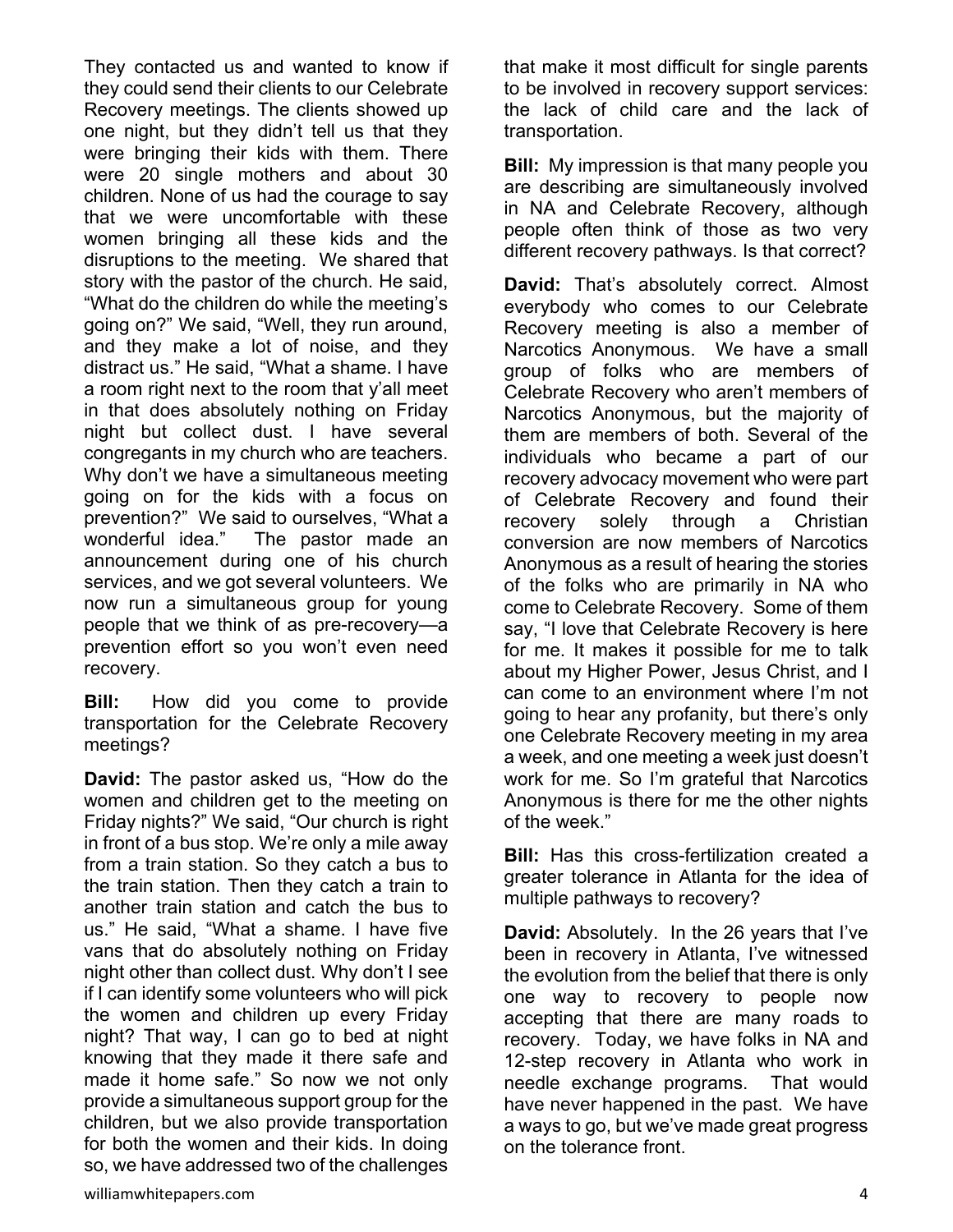**Bill:** David, describe some of the other programs that emerged over time within Recovery Consultants of Atlanta.

**David:** We initially started with our street outreach program, which is still today my favorite of all the peer-based recovery support programs. We have six full-time staff who work across two CSAT-funded grants who literally spend almost all of their 40 hours each week canvassing inner-city communities, engaging active drug users, and using their motivational interviewing skills to literally talk them into recovery. We have partnerships with three publicly funded detox programs in Atlanta, and the outreach workers link people they engage with detox, where they get to stay for three to seven days. This literally takes people off the streets and subsequently links them with our peer-led transitional housing program that's also funded by our RCSP grant. We have 11 apartments where homeless substance users seeking recovery live, and then we have two CSAT-funded outpatient drug treatment programs that they attend daily for treatment.

 Recovery Consultants of Atlanta also started two HIV prevention programs that serve homeless drug users, one of which is specific to homeless drug using African American women. We compared women who self-identified as individuals who had been sexually assaulted with women who tested positive for HIV. We discovered a clear correlation between those two variables. We published these findings and then prepared a grant application to CSAP based on the data. The grant funded what has become known as the SAVED SISTA Project. It's a faith-based street outreach project where women in recovery (referred to as peer specialists) canvass homeless communities of Atlanta engaging female drug users and talking them off the streets and into detox. Once they complete detox, they are linked with our RCSP-funded peerbased transitional housing located in a suburban Atlanta apartment complex. Next, they are linked with our CSAT-funded outpatient treatment program and to our peer-based recovery support services.

 The other one that I'm most proud of is RAW, Recovery at Work. It's our social entrepreneur program where about 15 guys in recovery work full-time doing either roofing, landscaping, or pressure washing and painting houses.

**Bill:** Describe how RAW came into being.

**David:** In the beginning, we used to get our guys off the streets and put them in our apartments, and after they were clean for a while, we would ask them to start finding work to support the program by paying service fees. Well, we had a difficult time with helping guys get jobs. The guys often had low education levels, multiple felony convictions, and poor work histories. Well, the minister of Peace Baptist Church, the same minister who came up with the second room for the kids in our Celebrate Recovery program and vans to transport them and their parents to our meetings, suggested that we create a business. We said, "Yeah, right. Everybody wants to create a business." He said, "No, really." So we started our guys out with pressure washing and painting houses across Atlanta. The minister gave us one of the minivans that he had that they weren't using, and we bought two commercial paint machines and two commercial pressure washing machines using some of our CSAT funds. We created and passed out flyers to see if we could get folks to let us pressure wash and paint their houses. Next, the pastor preached a sermon about RAW and challenged his congregants to use our services. The very next day, the phone rang off the hook, Bill. We got more calls than we had men who could work. This went on for an entire week.

 The key to getting this going was Jimmy, one of our regular staff people at Recovery Consultants of Atlanta, who was also a third generation painter and who led this initiative. He was also one of our early recovery advocates, a member who found his recovery through a Christian conversion and evolved into one of our biggest advocates. Today, RAW has its own LLC; it's not funded in any way by our RCSP grant. They generate close to one hundred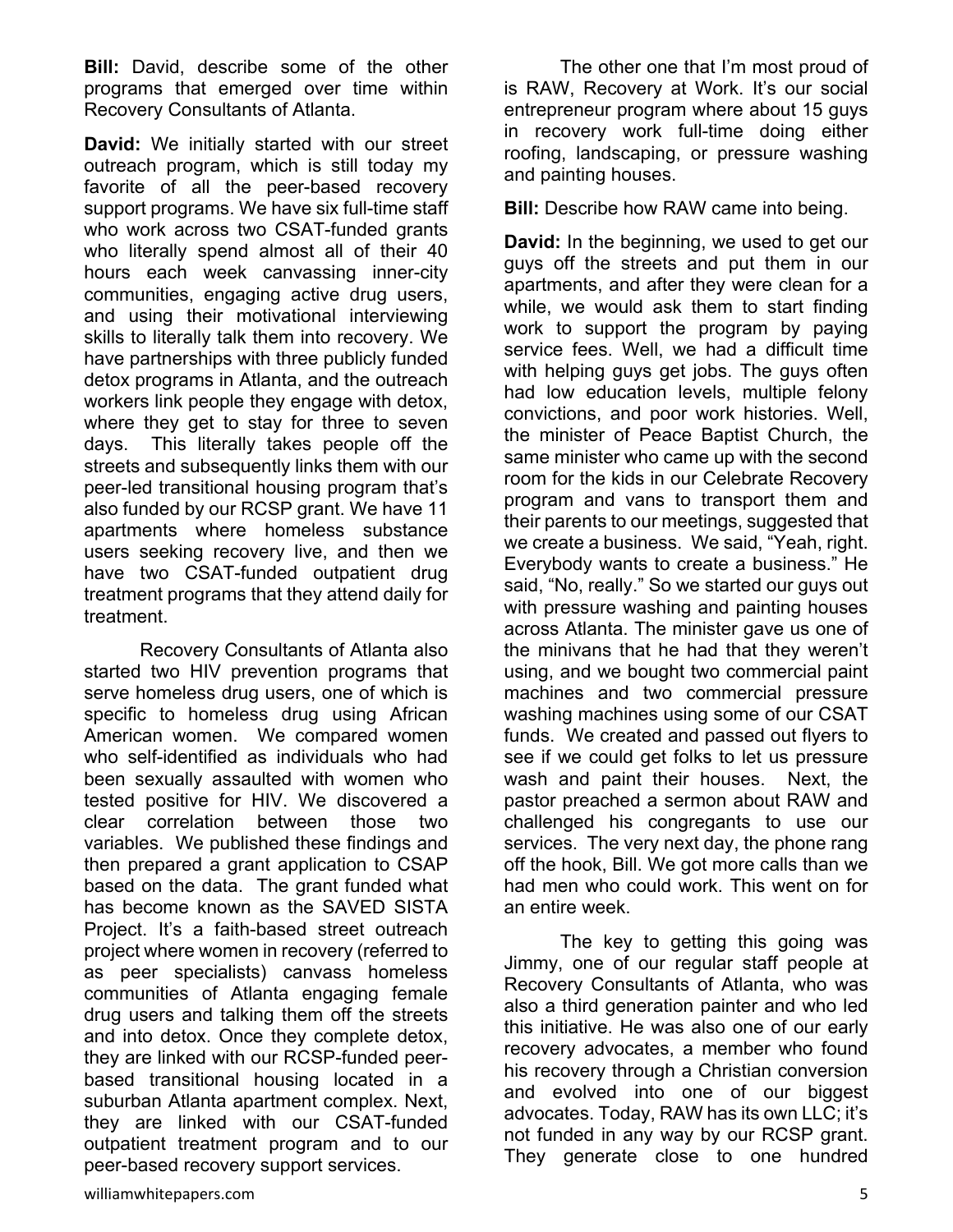thousand dollars each year in revenue. About five years ago, they had a contract to tear down, rebuild, and stain 400 privacy fences at a condominium complex in south Atlanta that had 400 units. I don't know if you can hear the banging going on in the background, but I'm actually home today having the roof on my home repaired by RAW. They are the ones repairing my roof as we speak. They are amazing. They have a wonderful reputation throughout the city. They've cornered the market on roofing in metro Atlanta.

**Bill:** David, one of the memories I have from an early visit to Recovery Consultants of Atlanta was of a recovery mural project that I think was between a police station and a pawn shop. Can you describe that project?

**David:** In the early 1990s, there was a project in Atlanta called the Atlanta Project, funded by Jimmy Carter. It was a beautification project to prepare the city of Atlanta for the 1996 Olympics. A mural was painted at an East Atlanta location, but the mural had deteriorated into an eyesore. So in preparation for one of our Recovery Month celebrations, we decided we wanted to beautify the city with a recovery mural, and we wanted to use the location where this worn out mural existed, between a pawn shop and a police station. We had the hardest time trying to find out who owned the building, but it turns out it was owned by the DeKalb County Police Station. We got excited because we just figured we'd tell them who we were and what we wanted to do and they'd say, "Yeah." So we went there and told them we wanted to paint a recovery mural in recognition of Recovery Month, and explained to them what Recovery Month was. We told them we weren't sure what we wanted to paint, but that it would be something promoting recovery from drug and alcohol addiction. They looked at us a little weird, and said, "Ok, we'll get back to you." Well, several days went by, and they didn't get back to us. We called them, and they wouldn't answer the phone. They wouldn't return our calls.

 One day, I told that story at a DeKalb County Commissioner's Meeting, where we had been invited to come and talk about Recovery Consultants of Atlanta. After the meeting, a Commissioner came up to me and said, "Meet me tomorrow at that police station. I'm going to get you that wall." So we show up at the police station and he's there chewing out the police chief. Now I was a little nervous because we didn't want to get the police on our bad side, but we got the wall.

We had a member of Atlanta's recovery community from New York who was a graffiti artist who agreed to help us conceptualize this mural. We first tore down the old wall and rebuilt it and painted it white. We then met with our graffiti artist, who listened to our ideas and started pulling out paint cans and spraying. At the end of what only took about an hour and a half, he painted this beautiful mural celebrating the men in the Recovery at Work program.

 Before we started, the director of the police precinct had said, "The only thing I need you all to do is repaint the wall white at the end of Recovery Month." We said, "Cool. No problem." So, when we put up that first mural, it was so nice, that the police chief asked us if we could paint a mural on the two adjoining walls, and we agreed. We didn't even tell the graffiti artist what we wanted on the other two walls; he just started doing his thing, and these beautiful murals evolved. When he finished, the police chief came out, and there was this tree that prevented you from seeing the mural until you got right up on it. He asked us if we could cut the tree down so that you could see the mural from several blocks away. So we did. I'm happy to say that these murals lasted for five years, until the building in its entirety was torn down. This proved to be one of our best examples of the power of advocacy. What started out as a group of "not so sure" public officials turned into an open-minded group of people supporting recovery from addiction.

**Bill:** Another thing I recall was that there were bricks by the murals, and people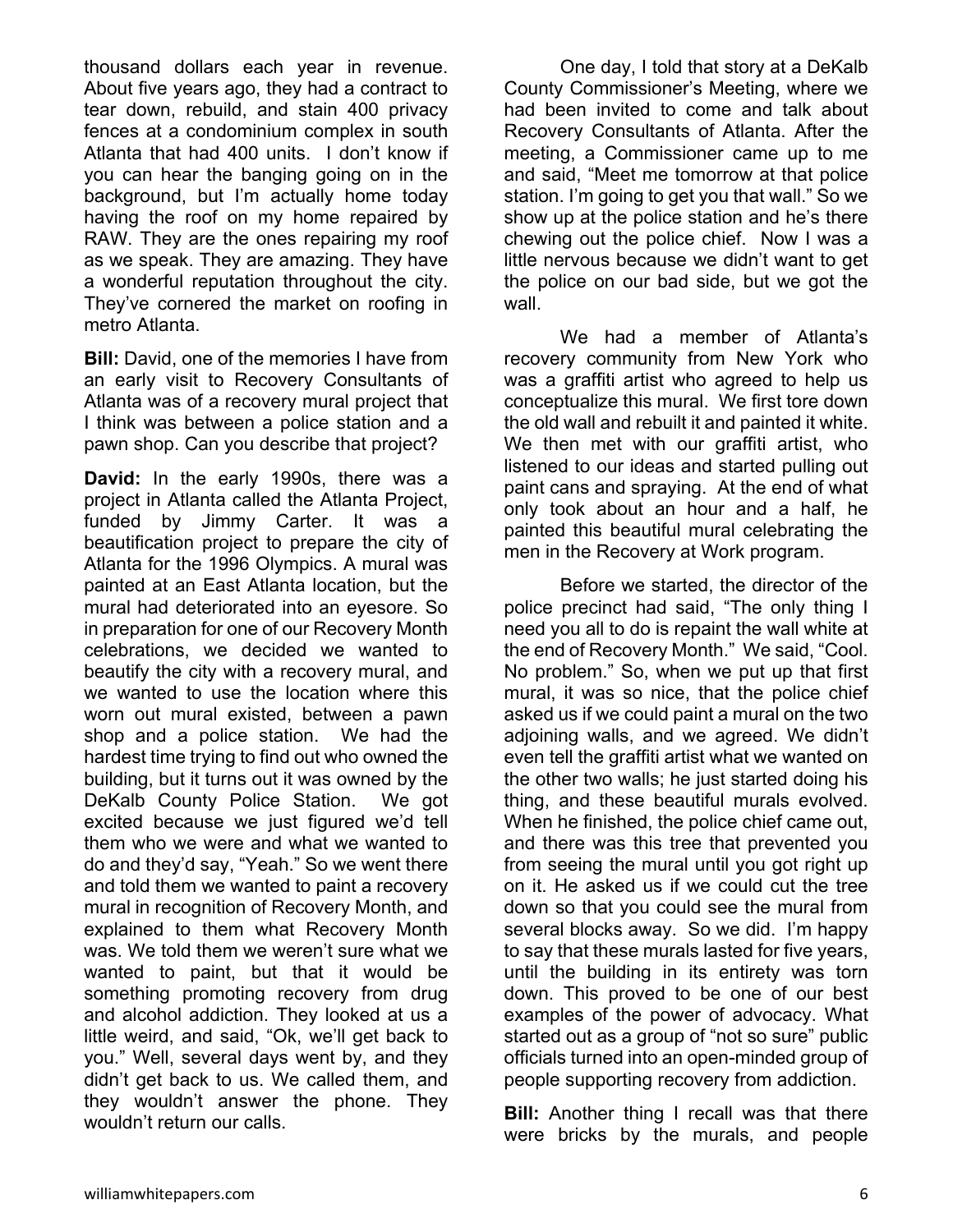entered their first name, last initial, and clean date on those bricks.

**David:** Between murals one and two was a wall of bricks. We painted it white and then came up with an idea for a fundraiser. We announced all over town throughout the recovery community that on the Saturday following our annual Recovery Month event, we would allow individuals to sign their first name and last initial in each brick in colored ink in exchange for a small donation of any amount. We had paint brushes and different colored paint, and you could paint your first name, your last initial, and your sobriety or recovery date and make a donation. People were painting names and recovery dates of sponsors and friends who had died and gone on and making donations in their names. It was absolutely awesome. We have beautiful photographs of that event and a video recording. More than 400 newcomers and old-timers in recovery from all over the city came out, and we raised over \$1,000 that day. We call it the Recovery Wall. Those names and recovery dates remained until the building was leveled some years ago.

 **Bill:** David, you talked earlier about enrolling in school at the same time Recovery Consultants of Atlanta came into its own with the CSAT grant. You have advocated recovering people getting back into school to enhance their own lives and their effectiveness as advocates. Could you talk about that?

**David:** I'm a part of an advocacy movement that welcomes all folks in recovery. However, I don't believe that personal recovery in and of itself is the most adequate way to prepare us for the work that we have to do. There is an important role for people in recovery who've also obtained or are obtaining formal education. We know it; it's called social action theory. We must remain a grassroots movement, but we need a vanguard group that includes individuals with advanced education who can interact with legislators and other important decision makers.

 I had to start with myself. An African American professor had heard about my work and asked to meet with me. She had a doctorate degree in social work and after we had talked, she said, "I want to get you in the University of Georgia." I said, "I already have an MSW degree." She said, "No. I'm, talking about the PhD program." I said to myself, "I don't want to be in no PhD program!" But I couldn't tell her that because she was this powerful, really strong-willed woman who was real active in the community—a member of an African American Episcopal Church, the National Association of Black Social Workers, and on and on. So here she was with this young man, who had all these years in recovery, who also had a Master's degree, who was doing what she thought was some pretty good work in the community. Well, I reluctantly applied to the University of Georgia PhD program because I didn't have the courage to tell her the truth, which was "I'm not sure I'm committed to this." I said yes to her when she asked me if I would apply when I really wanted to say no. The next thing I know, I get a letter in the mail that says, "Congratulations. You've been accepted to the PhD program of the University of Georgia." Now, this was the time that I had just received the RCSP grant from CSAT – the one that I did not expect to get. I'm on my way to class in September 2001—after only being in my PhD program for one month—when I get a call from Cathy Nugent at CSAT informing me that my RCSP grant just got funded. Needless to say, I was feeling a little overwhelmed with responsibilities and tasks.

 The first person hired at Recovery Consultants of Atlanta, Inc., was Cassandra Collins. Shortly after she came aboard, she decided to pursue her MSW degree at the University of Georgia. We established a mandate at Recovery Consultants of Atlanta that required staff to take at least one class at a community college each semester that's paid for by us. You get to take it during regular work hours as a way of staying committed to our mission and belief that formal education combined with personal recovery is the best preparation for the work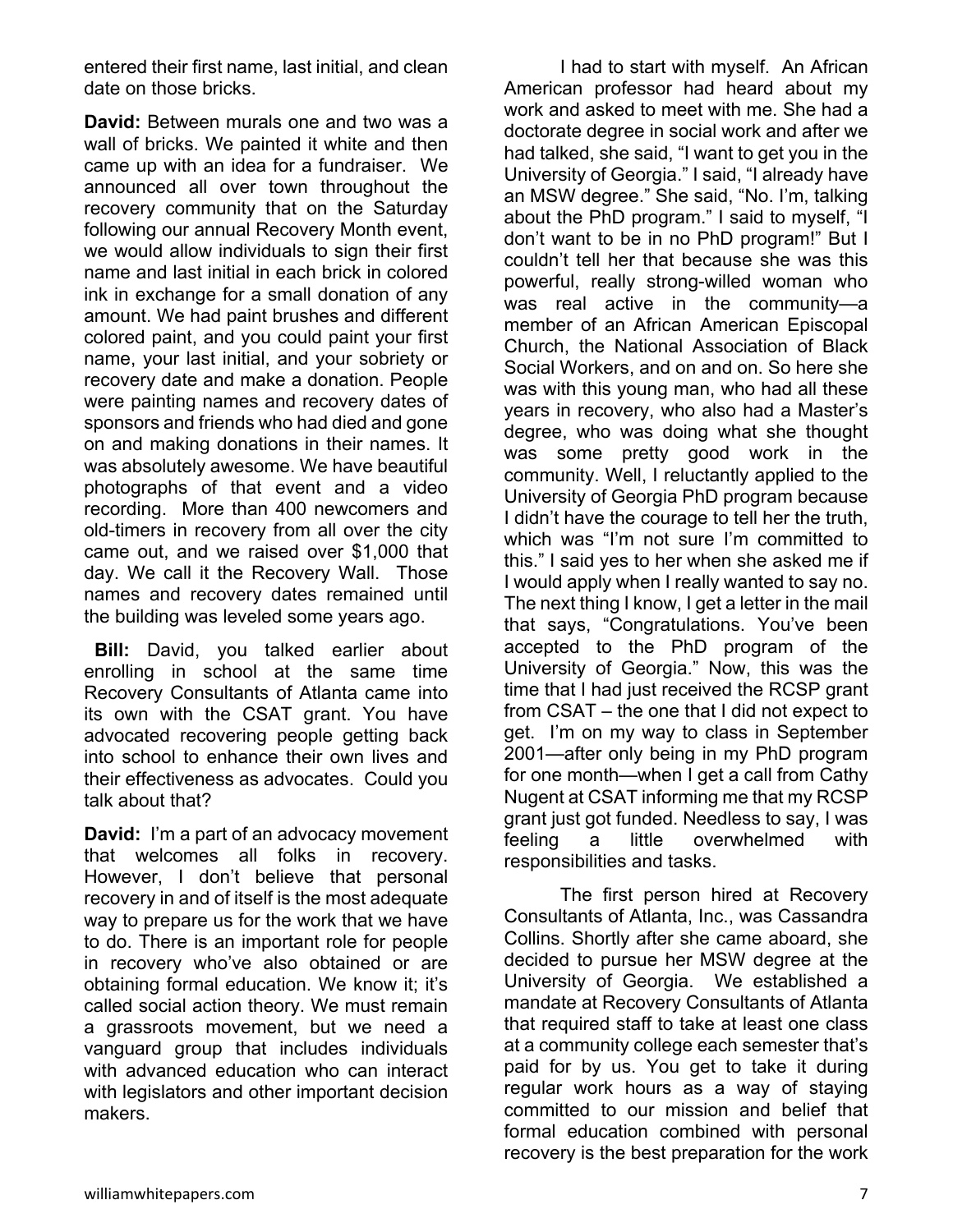we do. I'm very proud of this. One of our current staff persons was brought to us many years ago in handcuffs by her parole officer. She was one of our first service recipients to receive peer-based recovery support services offered through our RCSP grant. Just recently, she celebrated five years of sustained recovery and through this process, has earned her Associates degree in business from Georgia Perimeter College. She is now enrolled in a 4-year program at Clayton State University. This sister just got off parole a year or so ago, and she was let off early because of the major progress she has made in her recovery and education. We believe in education at Recovery Consultants of Atlanta, Inc.

**Bill:** David, you've had some wonderful opportunities to participate at the national level since your involvement in the national recovery summit in St. Paul in 2001, and your work has been acknowledged within the America Honors Recovery program of the Johnson Institute. What's been the experience of participating in that larger national movement?

**David:** There's a saying, "To whom much is given, much is required." I used to believe that my personal recovery was a gift from God for me to help people in Atlanta find recovery from their addiction. I'm learning now that my service responsibilities are broader than that. My life and work here in Atlanta have afforded opportunities I could not have dreamed of. I have been in 25-30 cities across the country representing CSAT and talking about this national recovery advocacy and peer recovery support movement. My involvement in the national movement has been one of the greatest experiences of my life, and I have also had the opportunity to visit Faces and Voices of Recovery in Cape Town, South Africa, and contribute to the international recovery movement.

**Bill:** David, one of the contributions you've made, among many, is to coach people on how to work within African American communities around recovery advocacy issues. What are some of the important lessons you've tried to convey when you've talked to others about that work?

**David:** First, I think it is important to acknowledge that non-white Americans have played leadership roles in the recovery advocacy movement since its inception that this is a movement alive within communities of color and that lessons learned there have relevance to all communities. Second, in the African American community, we have a responsibility to step outside of the comforts of our 12-step recovery communities and let our legislators, our business leaders, our faith community, and our communities in general know that addiction is a disease that flourishes where excessive alcohol and drug use are viewed as the norm and tolerated or even celebrated. We knew we were in trouble in Atlanta when you could find areas of the community that had more liquor stores than churches—and this is Atlanta, a city where we love our churches. Part of my responsibility has been to teach other African Americans that we do not have to tolerate such conditions and that we can get help to those in our community who are suffering from addiction and provide them opportunities to give back to their community once they find recovery.

 Being a recovery advocate in the African American community is slightly different than being an advocate in non-African American communities because we have more to deal with than just advocating for treatment and recovery. We have to deal with demoralized parts of our community that have come to tolerate open-air drug markets, parts of our community that continue to view addiction only in moral terms, and parts of our community that don't believe that addiction is an illness or that recovery is possible. We have to find a way to place this advocacy work within the larger cultural renewal of our community and our history as a people.

**Bill:** David, have you been able to recruit young people into recovery in Atlanta through the work of the advocacy movement?